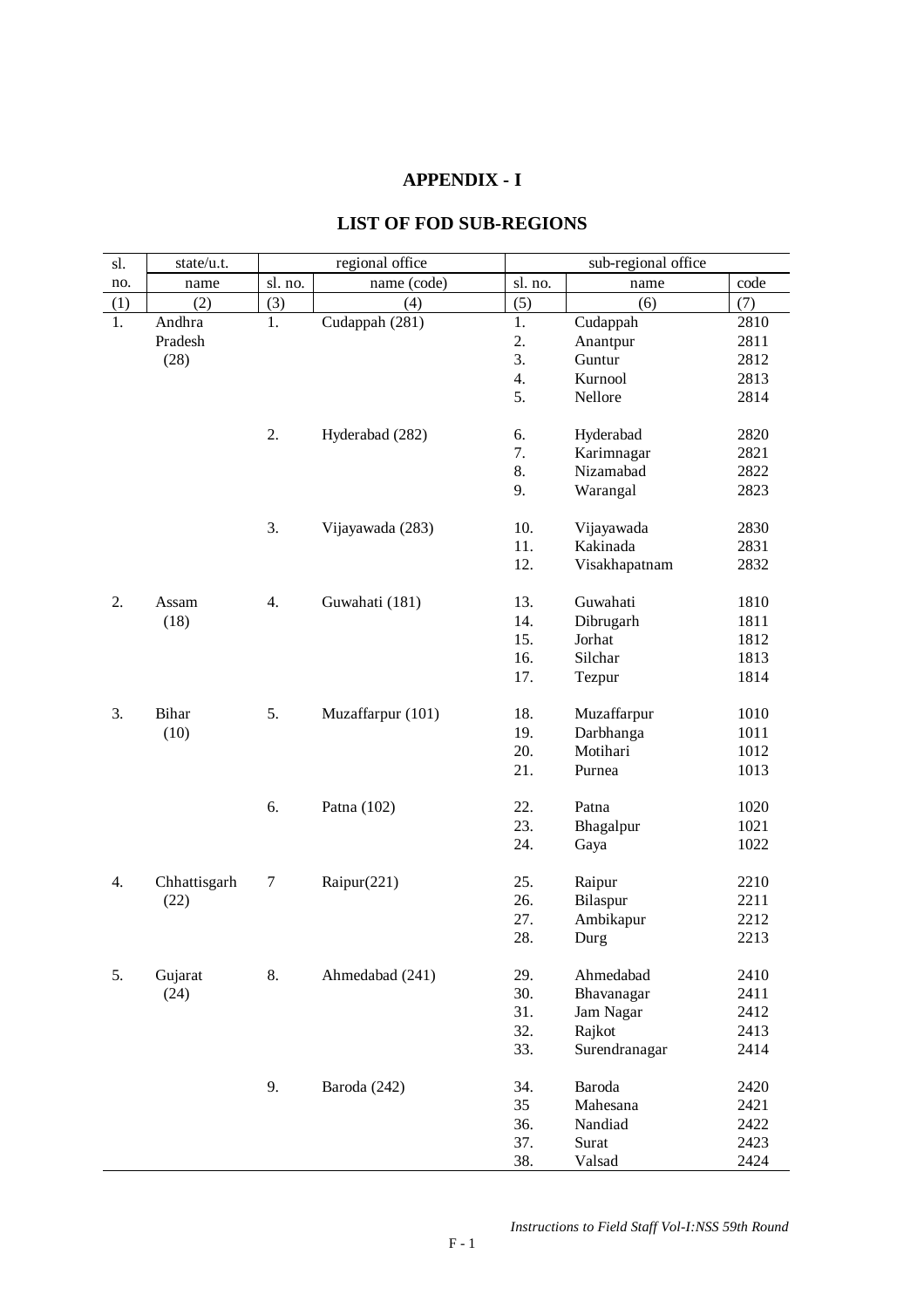| sl. | state/u.t. |         | regional office          |         | sub-regional office |      |
|-----|------------|---------|--------------------------|---------|---------------------|------|
| no. | name       | sl. no. | name (code)              | sl. no. | name                | code |
| (1) | (2)        | (3)     | (4)                      | (5)     | (6)                 | (7)  |
|     |            |         |                          |         |                     |      |
| 6.  | Haryana    | 10.     | Chandigarh (061)         | 39.     | Chandigarh          | 0610 |
|     | (06)       |         |                          | 40.     | Ambala              | 0611 |
|     |            |         |                          | 41.     | Bhiwani             | 0612 |
|     |            |         |                          | 42.     | Hissar              | 0613 |
|     |            |         |                          | 43.     | Karnal              | 0614 |
|     |            |         |                          | 44.     | Rohtak              | 0615 |
|     |            |         |                          |         |                     |      |
| 7.  | Himachal   | 11.     | Shimla (021)             | 45.     | Shimla              | 0210 |
|     | Pradesh    |         |                          | 46.     | Bilaspur            | 0211 |
|     | (02)       |         |                          | 47.     | Dharamshala         | 0212 |
|     |            |         |                          | 48.     | Mandi               | 0213 |
|     |            |         |                          |         |                     |      |
| 8.  | Jammu &    | 12.     | Jammu $(011)$            | 49.     | Jammu               | 0110 |
|     | Kashmir    |         |                          | 50.     | Udhampur            | 0111 |
|     | (01)       |         |                          |         |                     |      |
|     |            | 13.     | Srinagar (012)           | 51.     | Srinagar            | 0120 |
|     |            |         |                          | 52.     | Anantnag            | 0121 |
|     |            |         |                          | 53.     | Baramula            | 0122 |
|     |            |         |                          |         |                     |      |
| 9.  | Jharkhand  | 14.     | Ranchi (201)             | 54.     | Ranchi              | 2010 |
|     | (20)       |         |                          | 55.     | Hazaribagh          | 2012 |
|     |            |         |                          | 56.     | Jamshedpur          | 2013 |
|     |            |         |                          | 57.     | Dumka               | 2011 |
|     |            |         |                          |         |                     |      |
| 10. | Karnataka  | 15.     | Bangalore (291)          | 58.     | Bangalore           | 2910 |
|     | (29)       |         |                          | 59.     | Mangalore           | 2911 |
|     |            |         |                          | 60.     | Mysore              | 2912 |
|     |            |         |                          | 61.     | Shimoga             | 2913 |
|     |            |         |                          |         |                     |      |
|     |            | 16.     | Hubli (292)              | 62.     | Hubli               | 2920 |
|     |            |         |                          | 63.     | Belgaum             | 2921 |
|     |            |         |                          | 64.     | Bellary             | 2922 |
|     |            |         |                          | 65.     | Gulbarga            | 2923 |
|     |            |         |                          |         |                     |      |
| 11. | Goa        |         |                          | 66.     | Panaji              | 2924 |
|     | (30)       |         |                          |         |                     |      |
|     |            |         |                          |         |                     |      |
| 12. | Kerala     | 17.     | Kozhikode(321)           | 67.     | Kozikode            | 3210 |
|     | (32)       |         |                          | 68.     | Palakkad            | 3212 |
|     |            |         |                          | 69.     | Thrissur            | 3213 |
|     |            |         |                          | 70.     | Kannur              | 3211 |
|     |            |         |                          |         |                     |      |
|     |            | 18.     | Thiruvananthapuram (322) | 71.     | Thiruvananthapuram  | 3220 |
|     |            |         |                          | 72.     | Kochi               | 3221 |
|     |            |         |                          | 73.     | Kollam              | 3222 |
|     |            |         |                          | 74.     | Kottayam            | 3223 |
|     |            |         |                          |         |                     |      |
| 12. | Madhya     | 19.     | Bhopal (231)             | 75.     | Bhopal              | 2310 |
|     | Pradesh    |         |                          | 76.     | Chindwara           | 2311 |
|     | (23)       |         |                          | 77.     | Khandwa             | 2312 |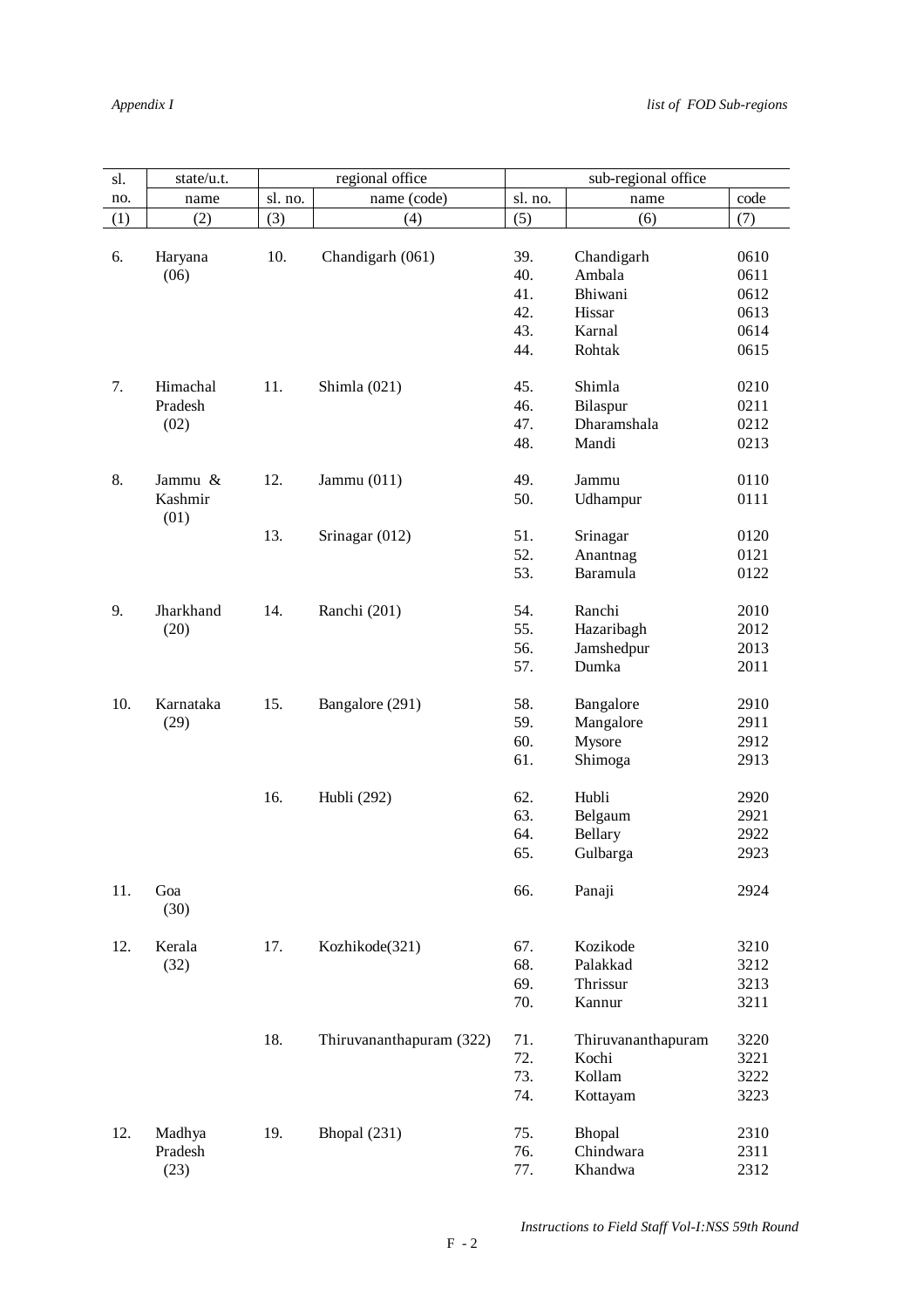| sl. | state/u.t.        | regional office |                   | sub-regional office |              |      |
|-----|-------------------|-----------------|-------------------|---------------------|--------------|------|
| no. | name              | sl. no.         | name (code)       | sl. no.             | name         | code |
| (1) | (2)               | (3)             | (4)               | (5)                 | (6)          | (7)  |
|     |                   |                 |                   | 78.                 | Sagar        | 2313 |
|     |                   |                 |                   |                     |              |      |
|     |                   | 20.             | Gwalior (232)     | 79.                 | Gwalior      | 2320 |
|     | Madhya<br>Pradesh |                 |                   | 80.                 | Indore       | 2321 |
|     |                   |                 |                   | 81.                 |              |      |
|     | (23)              |                 |                   |                     | Ratlam       | 2322 |
|     |                   |                 |                   | 82.                 | Shivpuri     | 2323 |
|     |                   |                 |                   | 83.                 | Ujjain       | 2324 |
|     |                   | 21.             | Jabalpur (233)    | 84.                 | Jabalpur     | 2330 |
|     |                   |                 |                   | 85.                 | Rewa         | 2331 |
|     |                   |                 |                   |                     |              |      |
| 13. | Maharashtra       | 22.             | Aurangabad (271)  | 86.                 | Aurangabad   | 2710 |
|     | (27)              |                 |                   | 87.                 | Jalgaon      | 2711 |
|     |                   |                 |                   | 88.                 | Nanded       | 2712 |
|     |                   |                 |                   | 89.                 | Nasik        | 2713 |
|     |                   |                 |                   |                     |              |      |
|     |                   | 23.             | Mumbai (272)      | 90.<br>91.          | Mumbai       | 2720 |
|     |                   |                 |                   |                     | Thane        | 2721 |
|     |                   | 24.             | Nagpur (273)      | 92.                 | Nagpur       | 2730 |
|     |                   |                 |                   | 93.                 | Akola        | 2731 |
|     |                   |                 |                   | 94.                 | Amravati     | 2732 |
|     |                   |                 |                   |                     |              |      |
|     |                   | 25.             | Pune (274)        | 95.                 | Pune         | 2740 |
|     |                   |                 |                   | 96.                 | Kolhapur     | 2741 |
|     |                   |                 |                   | 97.                 | Sholapur     | 2742 |
| 14. | Meghalaya         | 26.             | Shillong (171)    | 98.                 | Shillong     | 1710 |
|     | (17)              |                 |                   | 99.                 | Tura         | 1711 |
|     |                   |                 |                   | 100.                | Agartala     | 1712 |
|     |                   |                 |                   |                     |              |      |
| 15. | Nagaland          | 27.             | Kohima (131)      | 101.                | Kohima       | 1310 |
|     | (13)              |                 |                   | 102                 | Imphal       | 1311 |
|     |                   |                 |                   |                     |              |      |
| 16. | Orissa            | 28.             | Bhubaneswar (211) | 103.                | Bhubaneswar  | 2110 |
|     | (21)              |                 |                   | 104                 | Baripada     | 2111 |
|     |                   |                 |                   | 105.                | Berhampur    | 2112 |
|     |                   |                 |                   | 106.                | Cuttack      | 2113 |
|     |                   | 29.             | Sambalpur (212)   | 107.                | Sambalpur    | 2120 |
|     |                   |                 |                   | 108.                | Bhawanipatna | 2121 |
|     |                   |                 |                   |                     |              |      |
| 17. | Punjab            | 30.             | Jalandhar (031)   | 109.                | Jalandhar    | 0310 |
|     | (03)              |                 |                   | 110.                | Amritsar     | 0311 |
|     |                   |                 |                   | 111.                | Ferozpur     | 0312 |
|     |                   |                 |                   | 112.                | Hoshiarpur   | 0313 |
|     |                   |                 |                   |                     |              |      |
|     |                   | 31.             | Ludhiana (032)    | 113.                | Ludhiana     | 0320 |
|     |                   |                 |                   | 114.                | Bhatinda     | 0321 |
|     |                   |                 |                   | 115.                | Patiala      | 0322 |
|     |                   |                 |                   |                     |              |      |
| 18. | Rajasthan         | 32.             | Ajmer (081)       | 116.                | Ajmer        | 0810 |
|     |                   |                 |                   |                     |              |      |

 *Instructions to Field Staff Vol-I:NSS 59th Round*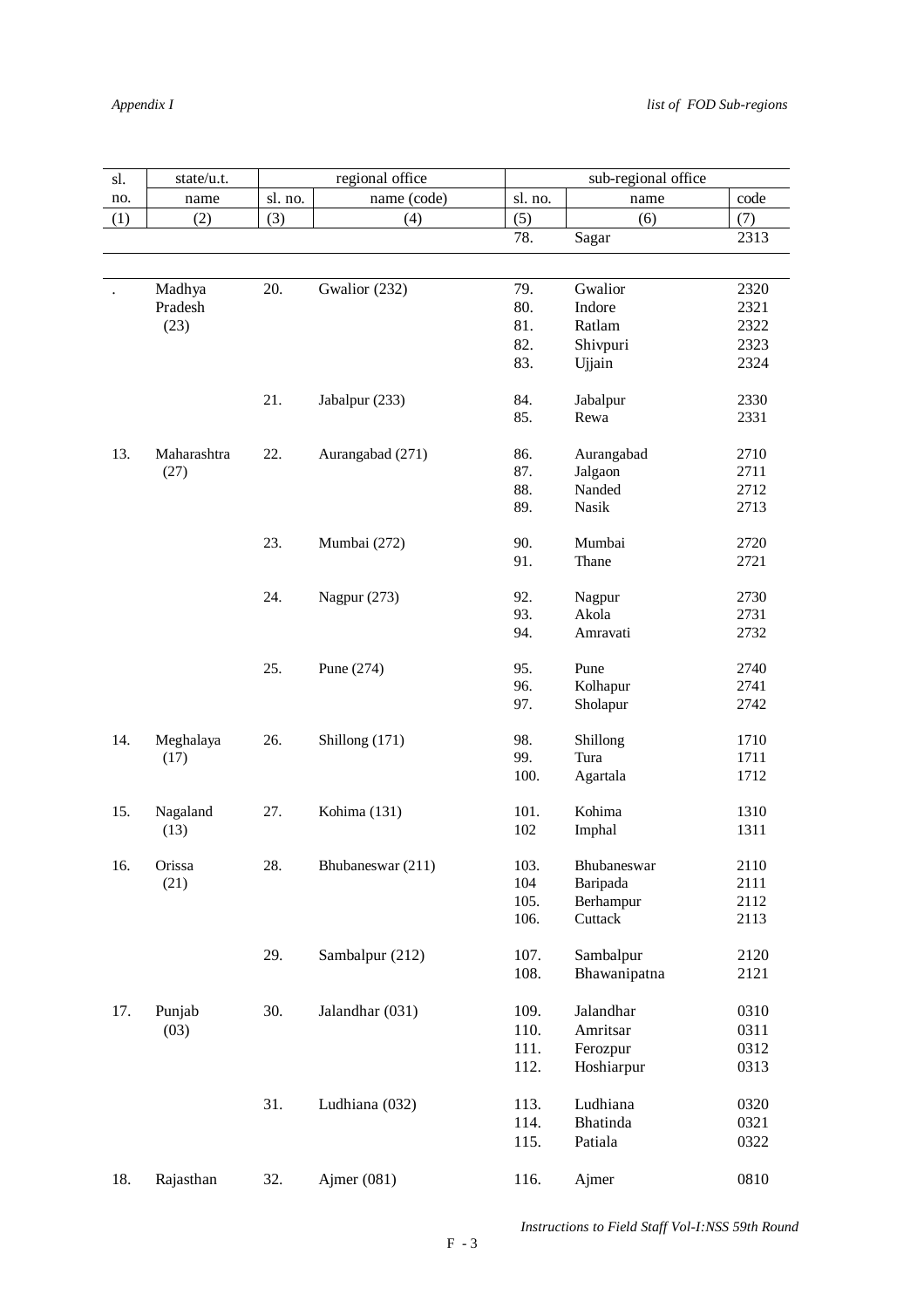| sl. | state/u.t.           |         | regional office  |         | sub-regional office |      |
|-----|----------------------|---------|------------------|---------|---------------------|------|
| no. | name                 | sl. no. | name (code)      | sl. no. | name                | code |
| (1) | (2)                  | (3)     | (4)              | (5)     | (6)                 | (7)  |
|     | (08)                 |         |                  | 117.    | Jodhpur             | 0811 |
|     |                      |         |                  | 118.    | Udaipur             | 0812 |
|     |                      |         |                  |         |                     |      |
| 18. | Rajasthan            | 33.     | Jaipur $(082)$   | 119.    | Jaipur              | 0820 |
|     | (08)                 |         |                  | 120.    | Alwar               | 0821 |
|     |                      |         |                  | 121.    | Ganganagar          | 0822 |
|     |                      |         |                  | 122.    | Kota                | 0823 |
| 19. | Sikkim<br>(11)       | 34.     | Gangtok (111)    | 123.    | Gangtok             | 1110 |
| 20. | Tamil Nadu           | 35.     | Coimbatore (331) | 124.    | Coimbatore          | 3310 |
|     | (33)                 |         |                  | 125.    | Dharmapuri          | 3311 |
|     |                      |         |                  | 126.    | Salem               | 3312 |
|     |                      |         |                  | 127.    | Tiruchirapalli      | 3313 |
|     |                      | 36.     | Chennai (332)    | 128.    | Chennai             | 3320 |
|     |                      |         |                  | 129.    | Cuddalore           | 3321 |
|     |                      |         |                  | 130.    | Vellore             | 3322 |
|     |                      |         |                  | 131.    | Pondicherry         | 3323 |
|     |                      |         |                  |         |                     |      |
|     |                      | 37.     | Madurai (333)    | 132.    | Madurai             | 3330 |
|     |                      |         |                  | 133.    | Thanjavur           | 3331 |
|     |                      |         |                  | 134.    | Tirunelveli         | 3332 |
|     |                      |         |                  | 135.    | Virudhu Nagar       | 3333 |
| 21. | Uttaranchal          | 38.     | Dehradun (051)   | 136.    | Dehradun            | 0510 |
|     | (05)                 |         |                  | 137.    | Almora              | 0511 |
| 22. | <b>Uttar Pradesh</b> | 39.     | Agra (091)       | 138.    | Agra                | 0910 |
|     | (09)                 |         |                  | 139.    | Aligarh             | 0911 |
|     |                      |         |                  | 140.    | Meerut              | 0912 |
|     |                      |         |                  | 141.    | Saharanpur          | 0913 |
|     |                      |         |                  |         |                     |      |
|     |                      | 40.     | Allahabad (092)  | 142.    | Allahabad           | 0920 |
|     |                      |         |                  | 143.    | Azamgarh            | 0921 |
|     |                      |         |                  | 144.    | Faizabad            | 0922 |
|     |                      |         |                  | 145.    | Gorakhpur           | 0923 |
|     |                      |         |                  | 146.    | Varanasi            | 0924 |
|     |                      | 41.     | Bareilly (093)   | 147.    | Bareilly            | 0930 |
|     |                      |         |                  | 148.    | Moradabad           | 0931 |
|     |                      |         |                  | 149.    | Sitapur             | 0932 |
|     |                      | 42.     | Lucknow (094)    | 150.    | Lucknow             | 0940 |
|     |                      |         |                  | 151.    | Fatehpur            | 0941 |
|     |                      |         |                  | 152.    | Gonda               | 0942 |
|     |                      |         |                  |         |                     |      |
|     |                      |         |                  | 153.    | Jhansi              | 0943 |
|     |                      |         |                  | 154.    | Kanpur              | 0944 |
| 23. | West Bengal          | 43.     | Burdwan (191)    | 155.    | Burdwan             | 1910 |